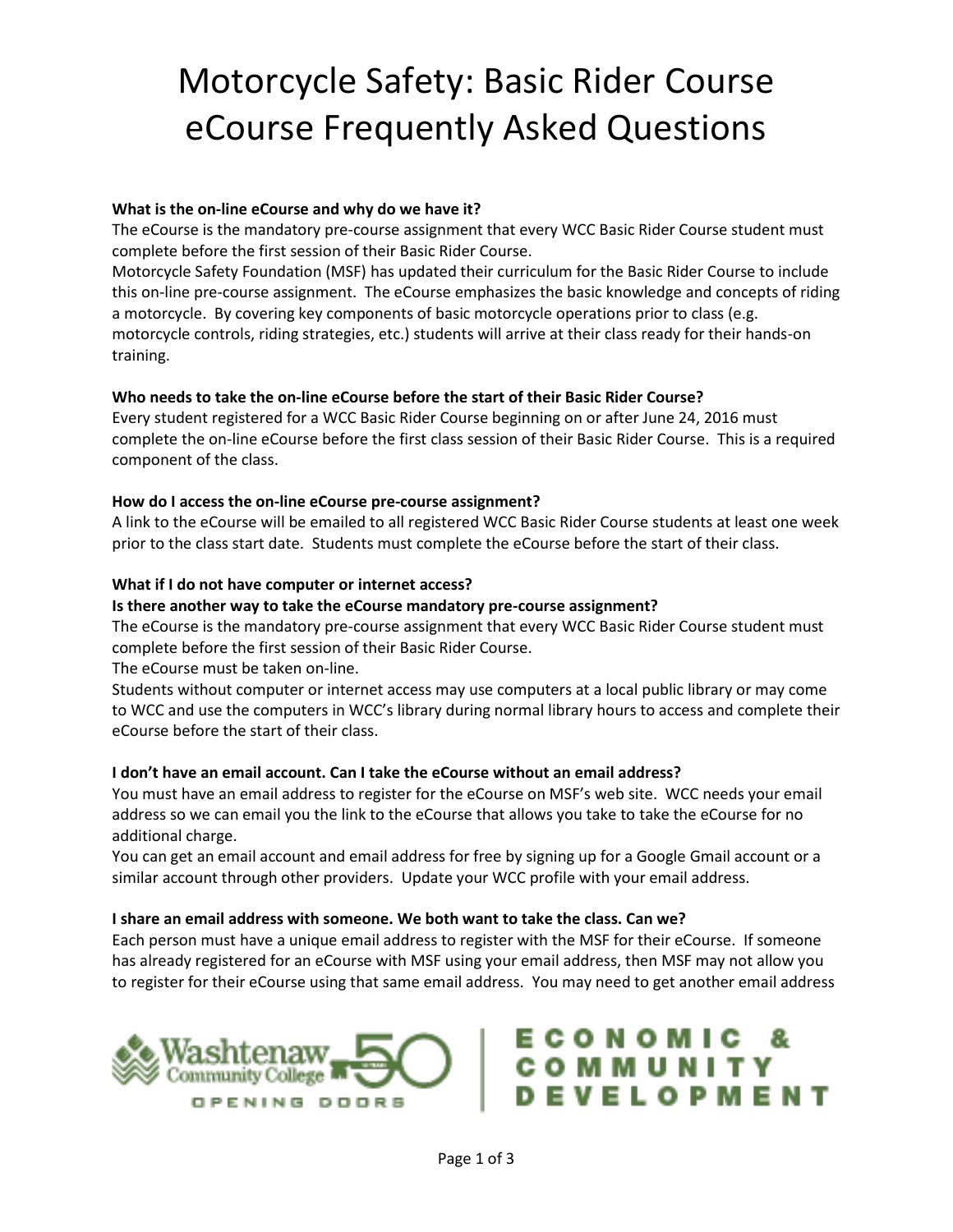# Motorcycle Safety: Basic Rider Course eCourse Frequently Asked Questions

### **How long does the eCourse take to complete?**

The eCourse assignment will require a minimum of 3 hours to complete. Students have the option of working on their eCourse at a slower pace, of repeating segments of their eCourse, or of completing their eCourse in multiple sittings.

### **Can I use my smart phone or tablet to access the eCourse?**

Probably not. Per MSF, the eCourse is not compatible with iPads or other tablets, and is not optimized for mobile phones.

### **What do I need to do after I've successfully completed my eCourse?**

After you have successfully completed your eCourse, print the completion certificate, verifying that your name and the completion date are correct. Bring the printed MSF eCourse completion certificate to your first class session. You must have your MSF eCourse completion certificate at the start of your class.

# **What happens if I don't complete my eCourse or don't bring my eCourse completion certificate to the first class session?**

You will not be allowed to participate in your class if you have not completed your eCourse or do not have your MSF eCourse completion certificate at the first session of your class.

No refund will be given to a student who have not completed their eCourse or brought their eCourse completion certificate to the first class session of their class.

Students who have not completed their eCourse or brought their eCourse completion certificate to the first class session of their class will not be allowed to transfer their registration to another class.

#### **How long is my MSF eCourse complete certificate valid for?**

The eCourse certificate states that it is valid for 30 days from the date of completion of the eCourse. Washtenaw Community College, and most other Michigan grant funded rider training programs using the updated MSF Basic Rider Course curriculum, will recognize your completion certificate as valid for up to 60 days after completion of the eCourse.

#### **I am having problems accessing the eCourse or printing the completion certificate. Can WCC help me?**

The eCourse is owned and operated by Mototcycle Safety Foundation. MSF provides support for the eCourse. See the Basic Rider Course eCourse Instructions via the link on the class description page on WCC's web site. The Instructions include information about how to contact MSF for tech support with the eCourse.



# **CONOMIC** MMUNIT **VELOPMENT**